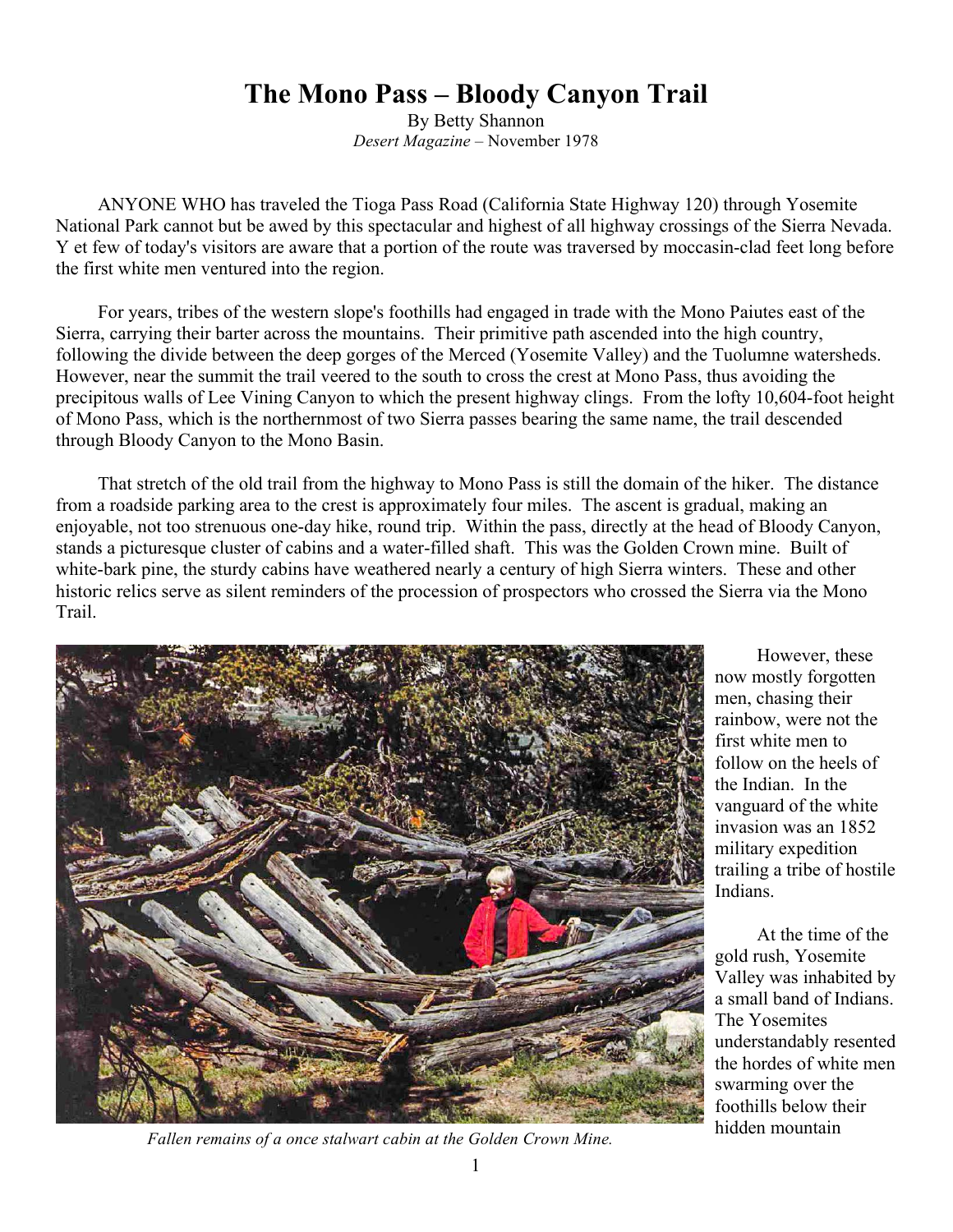sanctuary. They realized it would be only a matter of time before these aliens discovered their deep valley and they would be driven from their sacred home just as the foothill tribes were already being displaced. The Yosemites, under the leadership of their chief, Tenaya, decided not to wait for the inevitable invasion. Instead, they struck the first blow. Early in 1850, a war party of Yosemites attacked a trading post on the South Fork of the Merced River.

Relations between the Indians and whites continued to deteriorate. In December, 1850, Indians led by a chief of the Chowchillas attacked another store. The brief but bloody Mariposa Indian War was on. Within months all the foothill tribes had been subdued. Only the Yosemites refused to make peace. In May. 1851, a company of soldiers under the command of Captain John Boling was given orders to enter Yosemite Valley and bring in the recalcitrant tribe. Chief Tenaya and a few of his followers were captured, but many managed to escape, fleeing toward the east over their ancient trade route. Scouts discovered the Indian trail and the company resumed pursuit of their quarry. The Yosemites were overtaken while camped on the shore of a beautiful mountain lake. The soldiers decided to name the lake Tenaya, to perpetuate the name of the tribe's bold and brave chieftain. However, when told of the honor, the Yosemite chief reportedly replied sullenly, "Lake already has a name, 'Py-we-ack' - Lake of the Shining Rocks."

The tribe was taken to a reservation on the Fresno River. But the Yosemites longed for their old way of life and mountain home. So late in the year, after extracting a solemn promise of good behavior from Tenaya, the authorities allowed the Indians to return to Yosemite Valley.

The peace was short-lived. On May 2, 1852, a party of eight prospectors blundered into the mountain stronghold. Tenaya led his braves in a surprise attack on the hopelessly outnumbered group. Two were killed; miraculously, the others escaped. Warily and painfully, the survivors made their way back to civilization.

The military decided to again go after the troublesome Yosemites. A detachment led by Lt. Tredwell Moore entered the valley in June. Five Indians, each with possessions of the murdered prospectors, were captured. All five were shot on the spot.

Word of the military's swift retribution quickly reached Tenaya. The chief hastily gathered his people, leading them in retreat across the Sierra down Bloody Canyon to Mono Lake where they found refuge with their Paiute allies. Lieutenant Moore's detachment followed the Indians but they had vanished by the time the soldiers reached the Mono Basin, and the men could elicit no information from the Paiutes regarding the whereabouts of the Yosemites. Before returning to their post at Fort Miller, members of the expedition discovered some promising mineral deposits in the vicinity of Bloody Canyon.

Upon seeing the soldiers' ore samples, a prospector named Lee Vining organized a party of miners who set off across the Sierra to prospect the region. The ultimate result of the group's explorations was a new gold rush east of the Sierra to such locations as Dogtown, Monoville, and eventually the big one, Bodie. Lee Vining left his name on a canyon, a creek, and the little town on U.S. 395 overlooking Mono Lake.

This east side excitement led to the first improvements in the Mono Pass-Bloody Canyon trail. It is believed that a Tom McGee of Big Oak Flat near Sonora blazed the Mono Trail in 1857, generally following the old Indian route through Tamarack Flat, past Lake Tenaya, through Tuolumne Meadows, and over Mono Pass.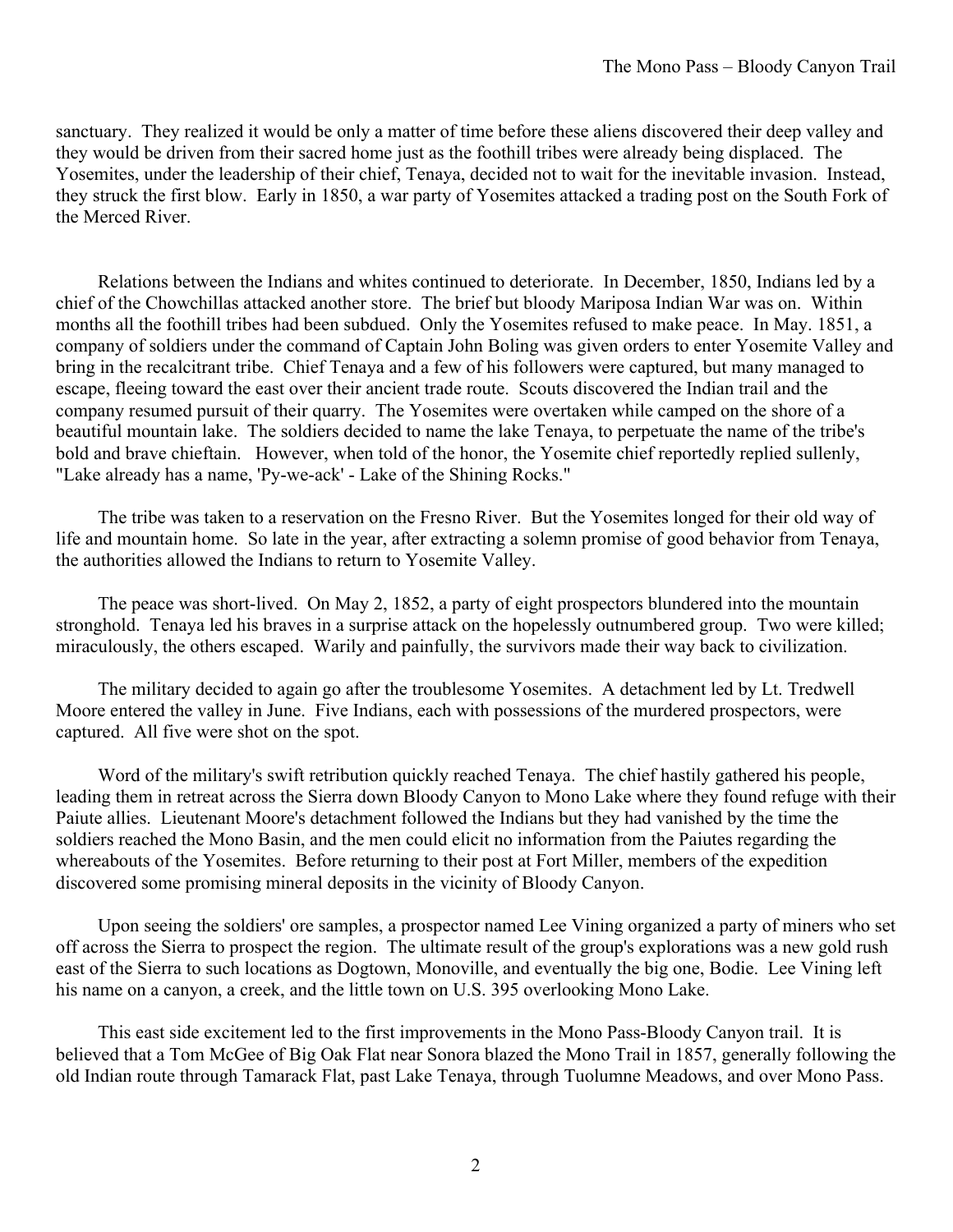By this time the problems with the Yosemites were over. Ironically it was not the U.S. Army, but the Mono Paiutes who finally brought the tribe to its knees. Survivors have given historians varying versions as to what actually happened. Some said that Tenaya had led his people back to their beloved Yosemite Valley late in the summer of 1853. But shortly after returning home, a band of ungrateful young braves stealthily crossed back over the mountains and stole the Monos' horses. However, many years later, another survivor insisted that the dispute had erupted on the shore of Mono Lake during a game of skill between the two tribes. Whatever the cause or place, all agreed that Tenaya and a number of Yosemites were stoned to death by the angry Mono Paiutes.

For the first few years following the blazing of the Mono Trail, a significant number of gold seekers used the route to reach the Mono country strikes. But after the initial deposits were exhausted, traffic dwindled to a trickle. Then in 1874, a chance discovery attracted a new surge of prospectors and mining men to the very summit region that many had passed through enroute to the east side diggings.

Just north of Tioga Pass, a young man, William Brusky, Jr., was ter1ding his father's flock of sheep when he found a rusty shovel and pick lying near an abandoned prospect hole. Most of a faded claim notice was illegible with the exception of the date, 1860. At first the ore didn't look promising enough to develop, but the following summer Brusky sunk another hole on Tioga Hill and obtained some richer ore. Still, it was 1878 before the potential value of the discovery was realized and the Tioga Mining District was formed. The district extended some eight miles along the summit and to the base of the Sierra on the eastern side. Eventually, 350 locations were made in the district, including, in 1879, a ledge of antimonial silver within Mono Pass. This property was developed as the Golden Crown and Ella Bloss mines. Mining camp newspapers were ever optimistic about each new discovery. The Mammoth City Herald was no exception. Its September 3, 1879 issue extravagantly predicted that thousands of men would be working at the head of Bloody Canyon within a year.

Both the Tioga Hill and Mono Pass claims were purchased by the Great Sierra Consolidated Silver Company which provided the capital for the major amount of work done in the district. The company's headquarters were at Benettville, the little village located near the original Brusky "Sheepherder" discovery.

At first supplies were brought in via the other route then in existence, from the east side up Bloody Canyon. The trains of pack mules rubbed their sides , raw on the sharp rocks protruding beside the narrow ledge of the trail. Thus was born the name, Bloody Canyon.

With the need for heavy equipment to develop the Great Sierra's properties a new trail was built over rugged terrain from the bustling camp of Lundy. During the winter of 1882, over eight tons of drills, pipe, a boiler, even kitchen utensils were laboriously coaxed up nearly perpendicular mountainsides to Bennettville.

A better route had to be developed if the company planned to continue its mining activities. The decision was made to construct a wagon road up the more gentle ascent from the west side. Work began in April, 1883, and the road was completed in November - 56 miles from Big Oak Flat to Bennettville, via Lake Tenaya and Tuolumne Meadows, in general, the route followed by generations of Indian traders.

However, not one load of ore was ever hauled out over the Great Sierra Wagon Road. By 1884, the mining company found itself one quarter million dollars in debt. When new capital could not be obtained, the board of directors had little choice - but to cease operations.